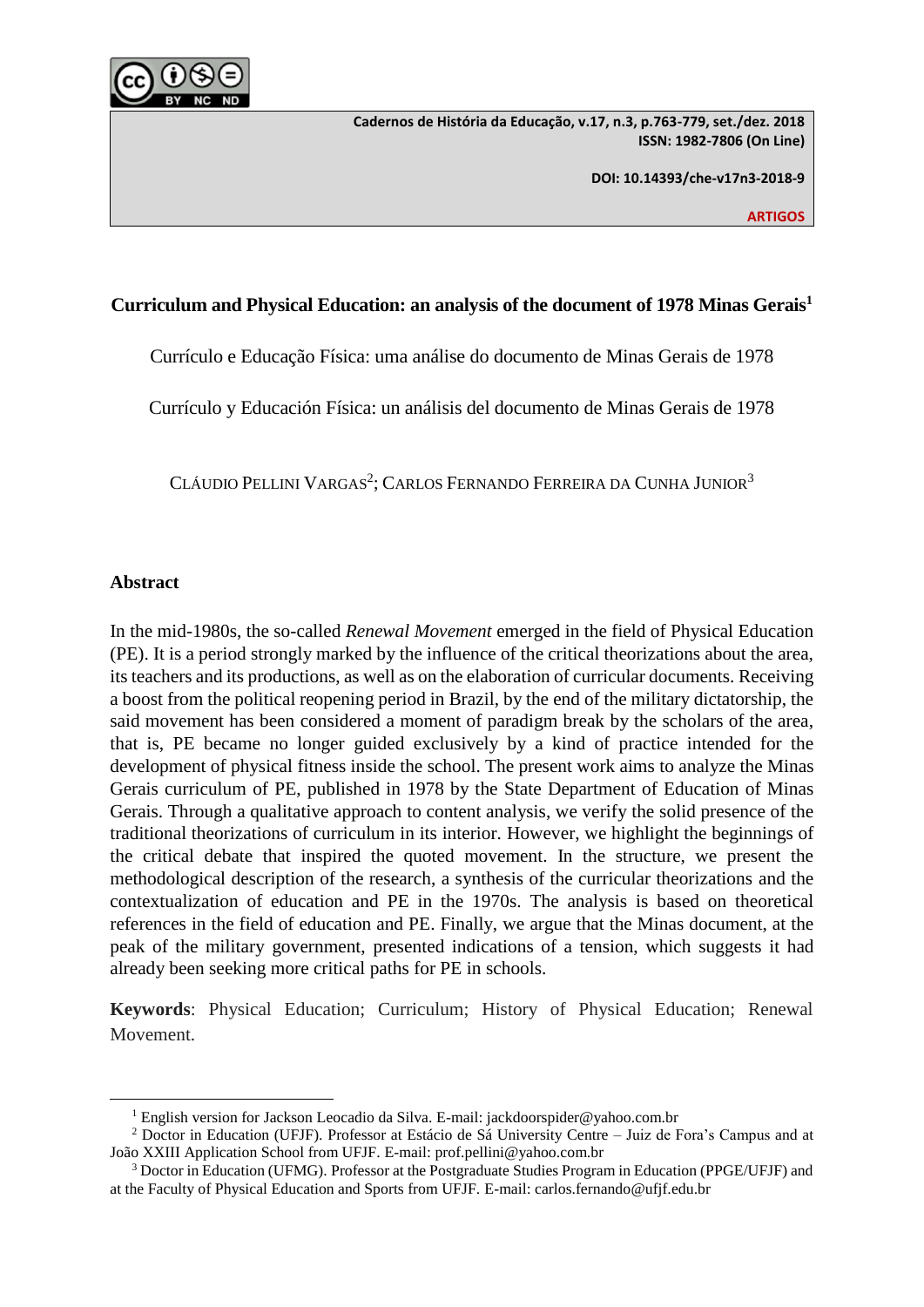## **Resumo**

Em meados da década de 1980, emergiu no campo da Educação Física (EF) o conhecido *Movimento Renovador*. Trata-se de um período fortemente marcado pela influência das teorizações críticas sobre a área, seus professores e suas produções, bem como sobre a elaboração de documentos curriculares. Tendo encontrado potencialização a partir do período de reabertura política do Brasil, ao fim da ditadura militar, o referido movimento tem sido considerado pelos estudiosos da área como um momento de ruptura de paradigma, ou seja, a EF passou a não mais se pautar pela prática exclusiva de desenvolvimento da Aptidão Física no interior escolar. O presente trabalho objetivou analisar o documento curricular de EF escolar de Minas Gerais, publicado em 1978 pela Secretaria de Estado da Educação de Minas Gerais. Por meio de uma abordagem qualitativa de análise de conteúdo, verificamos a sólida presença das teorizações tradicionais de currículo em seu interior, mas destacamos, entretanto, rudimentos do debate crítico que inspirou o movimento citado. Na estrutura, apresentamos a descrição metodológica da investigação, uma síntese das teorizações curriculares e a contextualização da Educação e da EF na década de 1970 no Brasil. A análise é inspirada em referenciais teóricos consagrados na Educação e na EF. Por fim, sustentamos que o documento mineiro, no auge do governo militar, apresentava indícios de uma tensão, a qual já procurava caminhos mais críticos para a EF nas escolas.

**Palavras-chave:** Educação Física Escolar. Currículo. História da Educação Física. Movimento Renovador. Teoria Crítica.

## **Resumen**

A mediados de 1980, surgió en el campo de la educación física (EF) el conocido movimiento renovador. Es un período fuertemente marcado por la influencia de las teorizaciones críticas sobre el área, sus maestros y sus producciones, así como en la elaboración de documentos curriculares. Habiendo encontrado la potencialización del período de reapertura política de Brasil, hasta el final de la dictadura militar, dicho movimiento ha sido considerado por los eruditos de la zona como un momento de ruptura de paradigma, es decir, el EF pasó a no seguir siendo guiado por la práctica Exclusivamente para el desarrollo de la aptitud física en el interior de la escuela. Este post, el presente trabajo pretende analizar el documento curricular de EF Escola de Minas Gerais, publicado en 1978 por la Secretaría de estado de Educación de Minas Gerais. A través de un enfoque cualitativo para el análisis de contenido, verificamos la sólida presencia de las teorizaciones tradicionales del currículo interior, destacando sin embargo, claras indicaciones del debate crítico que inspiró el movimiento citado. En la estructura, presentamos la descripción metodológica de la investigación, una síntesis de las teorizaciones curriculares y la contextualización de la educación y EF en el 1970. El análisis está iluminado por referencias teóricas consagradas en la educación y EF. Por último, sostenemos que el documento minero, a la altura del gobierno militar, ya había presentado indicios de una tensión, que buscaba caminos más críticos para EF en las escuelas.

**Palabras clave**: Educación Física; Plan de estudios; Historia de la Educación Física; Movimiento Renovador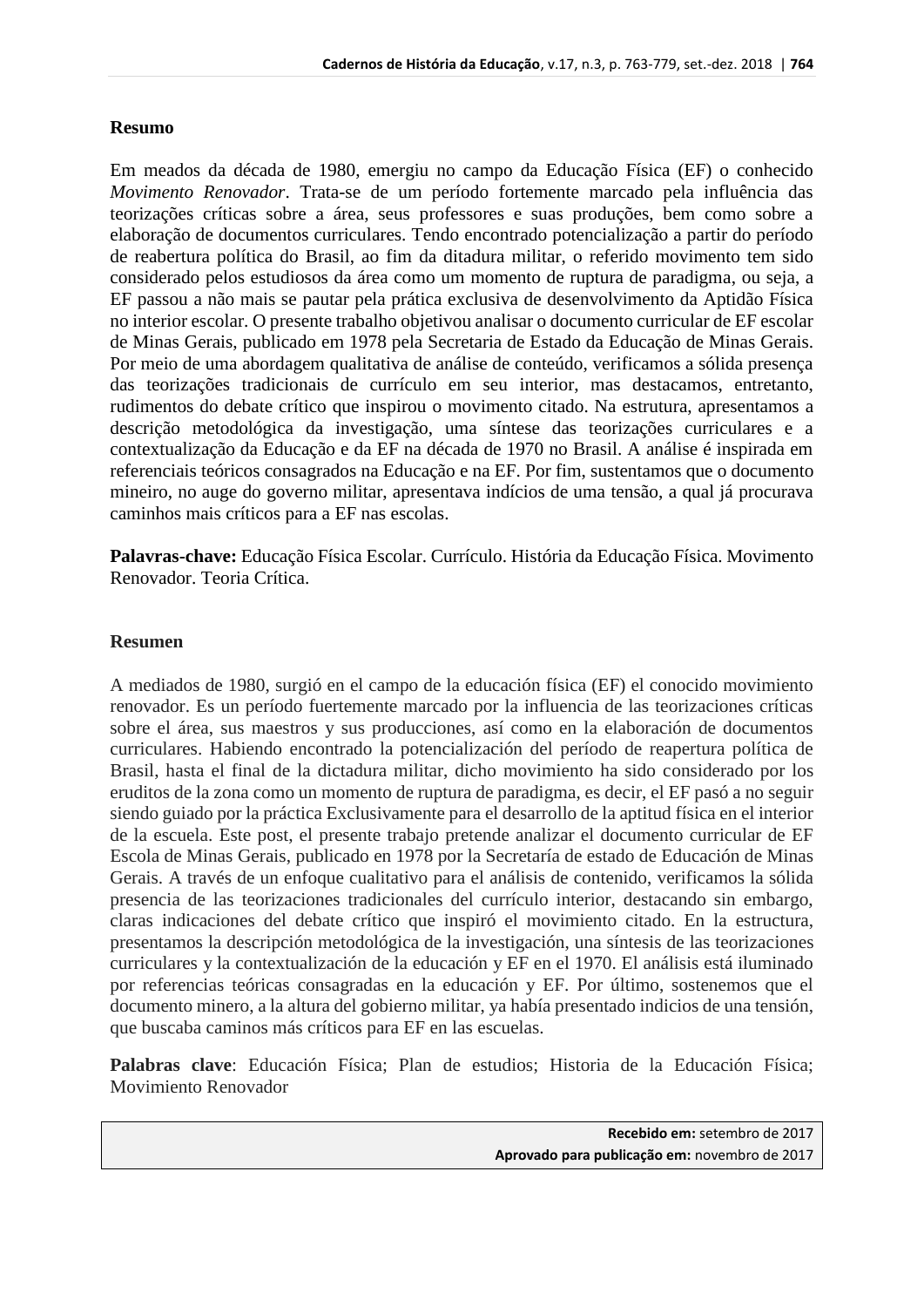# **Introduction**

Michael Apple (2006) argues that the stabilization of ideologies is strongly related with the internalization of the rules and principles of the common sense that regulate the current social order. According to the author, "this ideological saturation will be undoubtedly more efficient if it happens at an early state of someone's life" (p. 81). Those rules give purpose, value and/or meaning to the situations and experiences lived by individuals throughout their lives. That argument leads us to question the role of the school, the construction of identities, the access to the knowledge propagated by curricula, as well as their connections with public life in different historical periods.

The evolution of the curricular theories in Brazil (MOREIRA, 2010) has revealed that, until the mid-1960s, many of its researchers had been concerned mainly with its techniquebased and utilitarian aspects or even its programmatic organization (Bobbitt, Dewey, Kilpatrick and Tyler). The social purpose of the school experience based on curricula has been accepted as "something not problematic by educational sociologists" (APPLE, 2006, p. 82), which leads other thinkers such as Bourdieu, Bernstein and Young to develop their theorizations on knowledge and power.

From this perspective, in Apple's view (2006), apparently there have been few reflections on the problems of the curricular educational knowledge, considering the distribution of goods and services in society. Thus emerges the idea that "the study of the educational knowledge is an ideological study, the investigation of what certain social groups and classes, in certain institutions and historical moments, consider as legitimate" (p. 83). For Moreira and Silva (2011), the curricular knowledge is interpreted as a historical production that is socially doubtful, representing also a kind of political arena.

In this paper, we intend to make a contribution to the production of knowledge on the curricula of Physical Education (PE) and its theoretical bases, its projects and goals, as well as its historical process, through the analysis of a document published in 1978 by the State Department of Education of Minas Gerais (MINAS GERAIS, 1978). What codes, purposes and meanings are revealed by this curricular proposition? How can we improve the historical understanding of PE in Brazil through the Minas document of 1978?

#### **1. Methodological procedures and work structure**

The present discussion combines contributions from the History of School Subjects and the History of Curriculum. The theoretical reflections on Curriculum will be based on the studies of authors who discuss it regarding the contemporary educational situation, among which stand out the studies on PE in schools by Moreira and Silva as well as Neira and Nunes. The contributions from the History of School Subjects have helped us reflect on the case of PE in order to identify, throughout its progress, "the different historical moments in which the school knowledge is formed, with the objective of understanding its dynamics, continuities and discontinuities in the process of schooling." (BITTENCOURT, 2003, p. 15).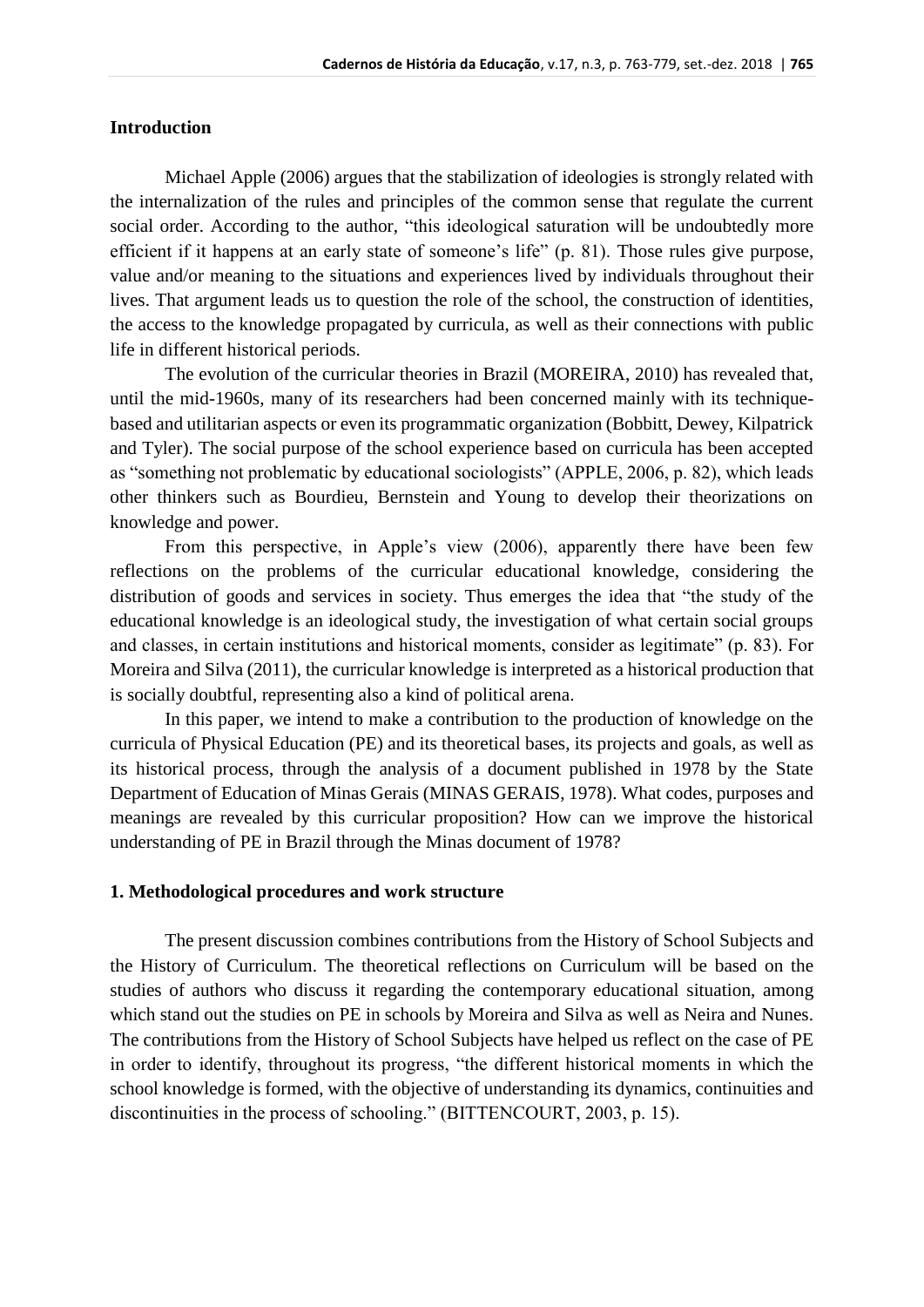The survey has been developed fundamentally by means of a qualitative approach analyzing the content of the Minas curricular document of 1978, located in the archive of the library of the Memory Center of Physical Education, Sports and Leisure (CEMEF), in the Federal University of Minas Gerais (UFMG)<sup>4</sup>. We have taken the option of using photographs of the document, considering the necessity to preserve it in the said archive.

Concerning the chosen methodology, it is based on Minayo (1998), who presents the content analysis with three distinct phases: (1) exploration, in which we reflect on the object of investigation, the PE curricular document of 1978, and we delimit the problem; (2) data collection, when we identify the information that resolves the problem, observable in the photographed pictures; and (3) data analysis, when we make our inferences and interpretations of the collected data, relating them to the theories that clarify the study. Nevertheless, it is imperative that we highlight the steps that are not fulfilled rigorously, because the educational research is always intersected by flexible possibilities, as long as our subjectivities, ideologies, practices and values are always inherent in our investigative process (TARDIF, 2002; CHARLOT, 2006).

In the structure of this article, in a first moment, we map the curricular theories in Brazil, identifying the context that had generated the most meaningful influences on the development of the 1970s document. In a second moment, it presents a contextualization of Education and PE in this period, followed by the proper analysis of the document itself. We identify the presence of traditional conceptions of PE, but we also perceive traces of ideas and critical concepts related to the so-called *Renewal Movement* of Physical Education (CAPARROZ, 1997), which represents a novelty in terms of knowledge about the area. Finally, we present the study's concluding remarks.

### **2. The traditional and critical curricular theories in Brazil**

According to Moreira and Silva (2011), the curricular theories aim at finding certain answers to questions concerning the knowledge to be taught to students and also the type of human being idealized by society. We understand that issues related to the construction of a subject in his intellectual evolution (cognition and acquisition of useful knowledge) are implied in this reflection. It also involves the formation of citizenship, that is, the formation of a critical individual who is able to identify ethical and moral values that are essential for the human constitution, being aware of his rights and duties. Therefore, the curriculum is clearly associated not only with epistemological issues, that is, the contents registered in the documents, but also with the construction of the subjects' identities. In the view of these authors, the "[curricular] theories have been classified as traditional, critical and post-critical" (p. 07), through the answers presented to all the questions exposed.

The traditional theories are focused on the organization of the curricular processes, based on the assumption of a neutral or scientific position of elaboration, which leads us to understand that they do not involve a major concern with the critical development of a citizen, disregarding the subjective intersections that exist in the institutionalized pedagogical practices and even the historical social inequalities of the world. In the words of the authors, "the

<sup>4</sup> Source: [www.ufmg.br/rededemuseus/cemef.htm](http://www.ufmg.br/rededemuseus/cemef.htm%20/) // Contact: cemefufmg@gmail.com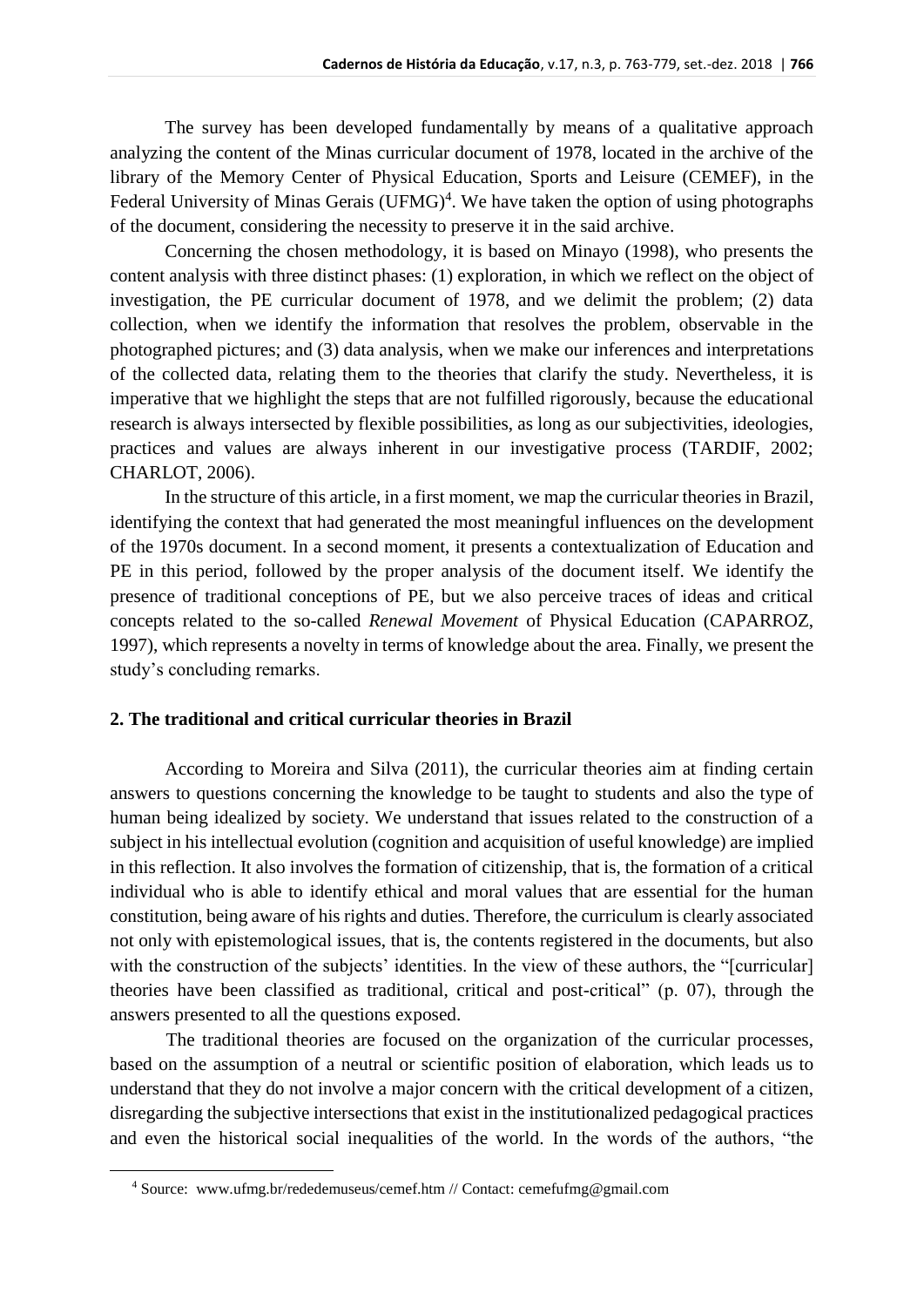traditional theories ignore the political aspect of the curricular practices, thus not taking into account how those practices contribute to the preservation of the privileges of students in socially benefitted groups (...)" (p. 08). This view, as stated by Neira and Nunes, is also

> syncretic, superficial and fragmented, assimilating only the appearance and the effect of the problem, disregarding the movement, the historicity, the contradiction and the totality of relations the school maintains with other social spheres, that is, it does not consider categories that are inherent in the human action and, equally, in the education. Accordingly, it ignores whatever analyses of the effects of curricula on people. ,

This has been the general understanding resulting from the traditional curricular ideas, which prevailed in the first half of the 20th century. In Brazil, more specifically since the 1920s, the traditional theory was inspired by the pragmatism and progressivism of John Dewey, which emerged in 1902 and were supported by Bobbitt in the year of 1918, also combined with Kilpatrick's pedagogical projects whose purpose was an integrated curriculum. Later on, in 1949, the traditional theories became also rooted on the technicality or instrumentalism of Ralph Tyler (LOPES, MACEDO, 2011).

From the 1970s onwards, still in Moreira and Silva's view (2011), the critical theories have appeared as a counterpoint to the traditional ones, emphasizing that every theorization implies power relations, that is, due to the technical and instrumental aspects, the reasons for certain curricular decisions and their consequences for the students are ignored.

> The critical theorizations reject what was the central focus till then, on the processes of planning, implementing and evaluating curricula, and turn their attention to the school knowledge and the criteria implied in its selection, distribution, hierarchization, organization and transmission in schools and classrooms. They aim at understanding who possesses the knowledge considered valid for the curricula, as well as who wins and who loses with the options made. They also intend to recognize the resistance to all this process, analyzing the possible ways to modify it (p. 08).

Neira and Nunes (2009) argue that the critical theories are based on the traditions of Hegel and Marx's social and political philosophy, explaining "the operation of society in terms of its division into economically distinct classes and the social relations that take place in it" (p. 99). For the authors, this conception has been weakening<sup>5</sup> and it has currently been seen as an analysis mode instead of a way to construct a more humane society.

 $5$  Moreira and Silva (2011) as well as Neira and Nunes (2009) indicate that, from the 1990s on, the post-critical theorizations present new tensions for the curricular discussion. The most seen categories, such as power, ideology and hegemony, become replaced by culture, identities, discourse, among others. However, they will not be used in this work because they emerged several years after the publishing of our object of research.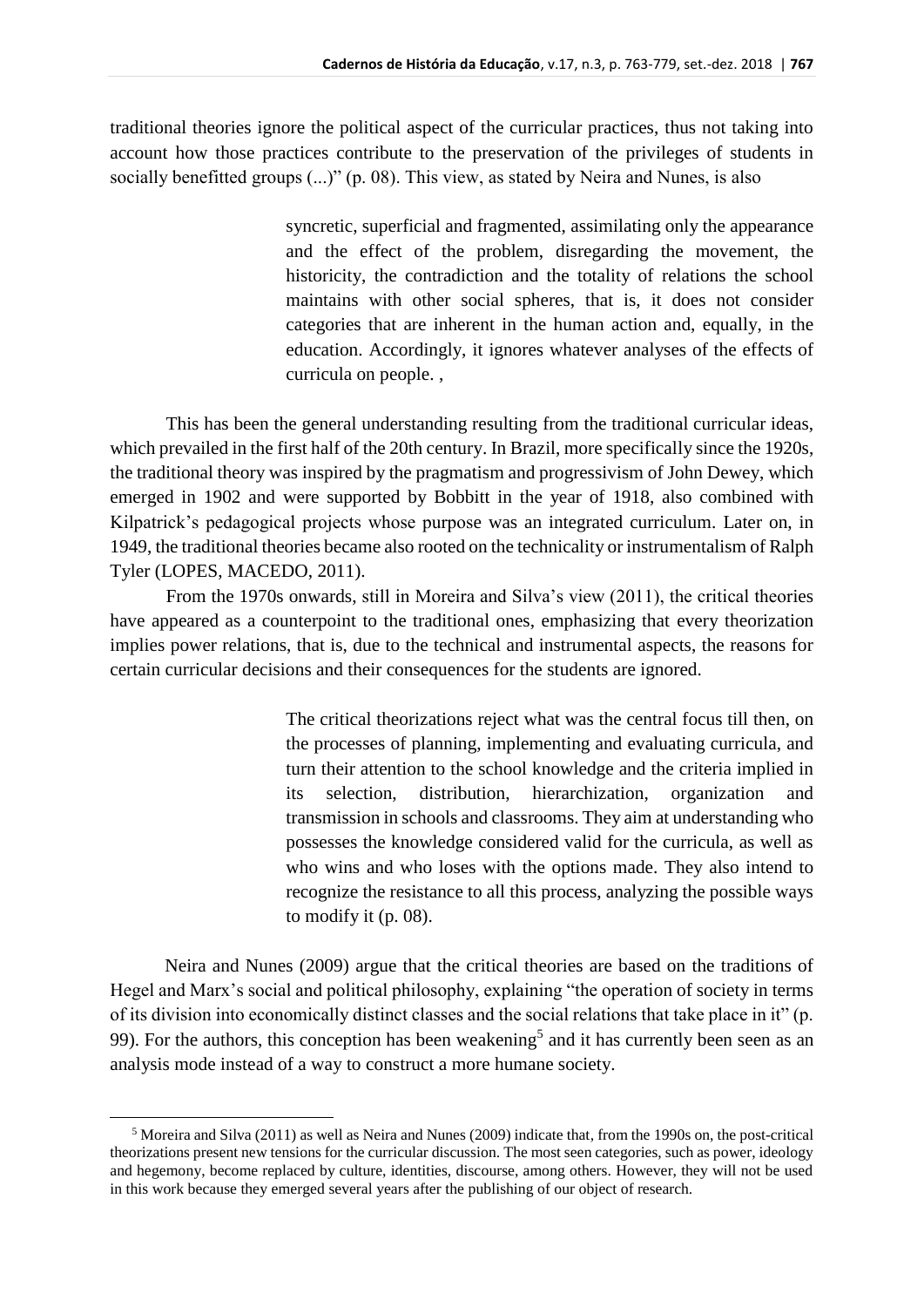# **3. The contextualization of Education in the 1970s and Minas curricular document of PE of 1978**

According to Germano (1993), in the years preceding the takeover by the military in 1964, Brazilian politics and economics had been marked by certain stability between Vargas' populism and industrial expansion, considering that the State had implemented the fundamental structural conditions for the advancement of industry. For that reason, part of the business community of this period had supported the public administration, even to the point of eventually tolerating the economic nationalism of the government. As the inflow of foreign capital had been increasing, the balance became undermined and the populist tendencies became fragile due to the lack of support from the armed forces. It was not possible to keep mass politics and nationalism connected with the economic development. Then, Juscelino Kubitschek was concerned about deepening

> the distance between political model and economic expansion, still adopting mass politics, but accelerating the industrial expansion, which allowed foreign capital to enter the national economics. The contradictions reached an impasse with the radicalization of right-wing and left-wing stances. The paths to development should be then defined, either in terms of a left-wing social and economic revolution or in terms of politics and economics oriented towards eliminating the obstacles to the definite insertion into the sphere controlled by international capital. The latter option was taken and managed by the leadership of 1964 movement (ROMANELLI, 1978, p. 193).

For Ferreira Júnior and Bittar (2008), the educational reforms undertaken by the military government expressed both post-1964 authoritarian modernization of Brazilian capitalism and the economic theory of human capital. There was the assumption of business technical efficiency as a lever for the economic development of the country in order to sustain it as a global power, which stimulated educational reforms and policies marked by technocratic, authoritarian and productivity-based references, with a primary focus on preparation for the labor market.

> The military governments adopted a political movement of dual sense: while they suppressed the democratic liberties and instituted authoritarian and repressive legal instruments, they put into practice modernization mechanisms of the national State, with the purpose of accelerating the modernization process of Brazilian capitalism. In summary: they proposed the creation of an urban-industrial society in the periphery of the global capitalist system, guided by technical rationality. (...) That was how the State, with a great power to rule the civil society, assumed an ideological face founded on the principle of technical rationality as the only valid political mechanism to consolidate the bourgeois revolution that had started after 1930 (p. 355).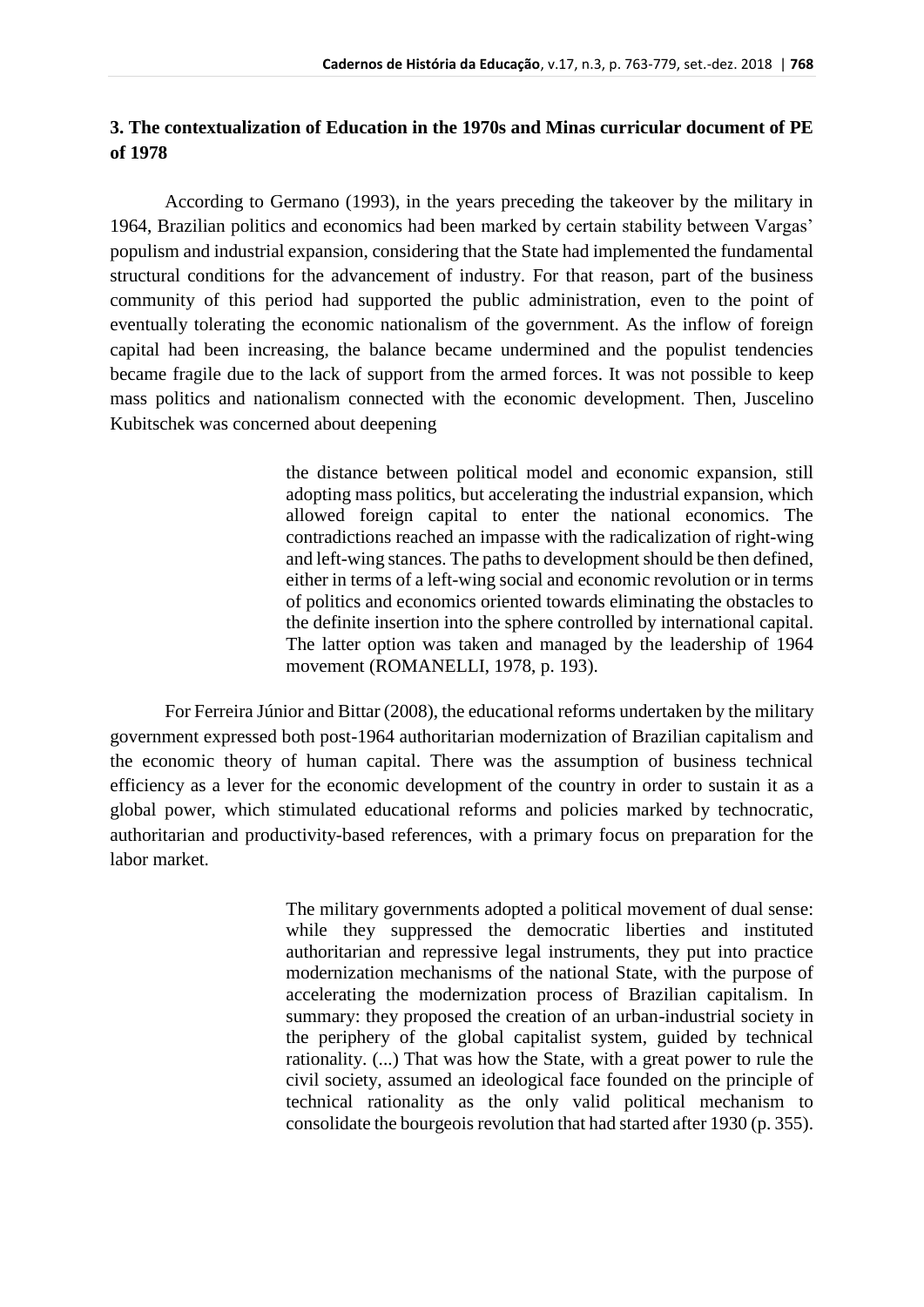Following this process, the government implemented significant educational reforms in 1968 focusing on structure and restraint. Here are some examples of laws and decrees: (1) Law No. 5537, of November 21, 1968, that created the National Fund for Educational Development, complemented by the Decree-Law No. 872, on September 15, 1969; (2) Decree No. 63341, of October 1, 1968, that established criteria for the expansion of college education; (3) Law No. 5540, that reformed the university articulating it to the school; (4) Law No. 5692, that implemented the national system of primary and secondary school, aiming at establishing a direct connection between the productive efficiency of labor and the modernization of the capitalist relations of production (CUNHA, 1977; FERREIRA JÚNIOR, BITTAR, 2008).

As described by Neira and Nunes (2009), both society and school education in the post-1964 period were influenced by liberal and pragmatic ideals, considering that the education was marked by "methodological processes to the detriment of the acquisition of knowledge that constructs a critical positioning (...)" (p. 75). For the authors, there was a school practice that was not concerned with contextualizing social and political issues, which provided more space for the technicality-based policies that dominated pedagogy, thus determining proper school subjects such as PE. Curricula systematized and planned in accordance with the technical performance and the social economic development were commonly seen in the school sphere.

> With the implementation of the military regime, the political and economic model was based on a developmental project, which aimed at accelerating the socio-economic growth of the country. The education had an important role in the preparation of necessary human resources for the development of the economic and technological growth of society, intimately related to an economics-based conception of educational services (idem).

Simultaneously, the history of PE reveals that its development in Brazil has been intersected by a constant movement of political and epistemological ideas of distinct theoretical tendencies. Especially in the prescriptions for the school space, we identify the predominant presence of the European hygiene-based conceptions from the  $19<sup>th</sup>$  century, the American technicality from the 1960s and 1970s, as well as a Marxist influence in the 1980s and 1990s (BRACHT, 1999; FERREIRA JÚNIOR, BITTAR, 2008; SOARES, 2007).

Guided by Bracht and Almeida's reflections (2003), we also perceive that the federal government, since the years of military dictatorship, has attempted to associate sports in schools with the national system of sports with the purpose of strengthening nationalism, as well as boosting the economic development. For the authors,

> A relationship of mutual conditioning has been established: the curricular component of physical education is put to work as the basis for high performance sports, being considered the basis of the pyramid; the sports institution, through the discourse of health and education, have the available arguments to get support and public funding and reach social legitimacy (p. 91).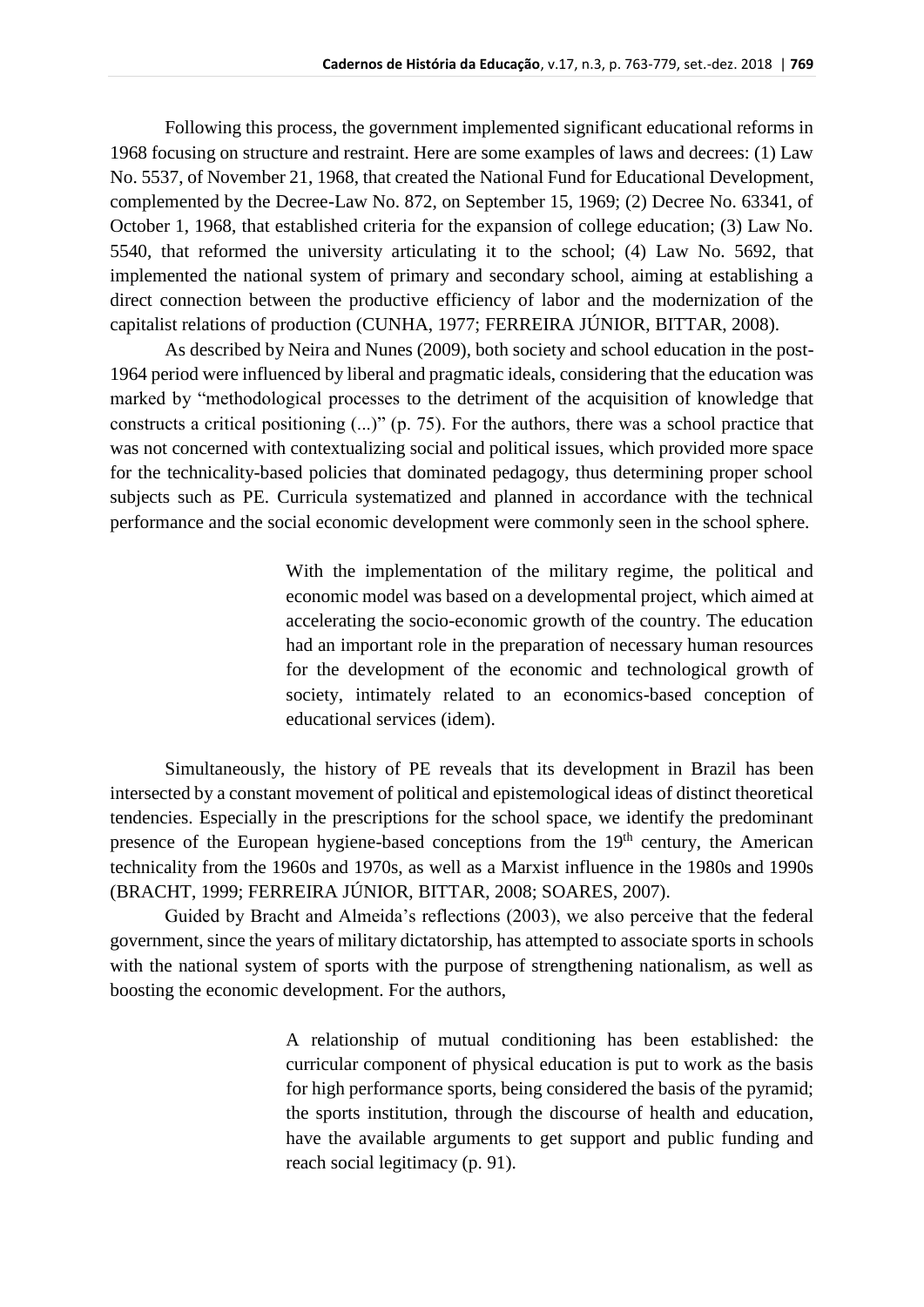The Brazilian federal government's approach to Physical Education and Sports had become stronger from Getulio Vargas' New State on, being intensified in the Military Dictatorship that started in 1964. There were attempts to apply legislative measures, involving the creation of infrastructure and government agencies, educational reforms related to PE, which in many cases did not reach the results expected in the school practice and the national sports system, thus being more evident their impact on the area in terms of ideas.

The Minas curricular document of 1978 was an accomplishment by the State Department of Education of Minas Gerais. Professor Lincoln Raso, chief of the Consultancy in Physical Education and School Sports of the Education Superintendency, had invited Professor Eustáquia Salvadora de Souza to organize the work. Then, intending to contemplate distinct types of expertise in PE and work in this field, she had called other professors to discuss and produce the document. Thus, a heterogeneous action group consisting of school and college teachers had been formed. They were considered specialists in certain sport modalities, rhythmic and aquatic activities, gymnastics and games. Besides Eustáquia Salvadora de Souza, also participated in this group Elenice Faccion, Luis Afonso de Vasconcelos e Almeida, Pedro Américo de Souza Sobrinho, Elizabeth da Costa Rosseti, Isabel Montandon, José Tarcísio Cavalieri, Wilson Camelier, among others.

The document was divided into the following sections: Presentation; Introduction; Norms for the elaboration of a course plan; Scheme of the Physical Education syllabus; General goals of Physical Education in the primary school; Fundamental basic movements and perceptive abilities; Athletics; Rhythmic Activities; Olympic Gymnastics; Collective Sports – Football, Basketball, Handball, Volleyball; Swimming; Bibliography.



**Figure 01** – Cover of the Minas curricular document of PE of 1978

Source: MINAS GERAIS. Governo do Estado. Secretaria de Estado da Educação. Assessoria de Educação Física e Desportos Escolares da Superintendência Educacional. **A Educação Física no Ensino de Primeiro Grau**. **[Physical Education in the Primary School teaching]** 1978.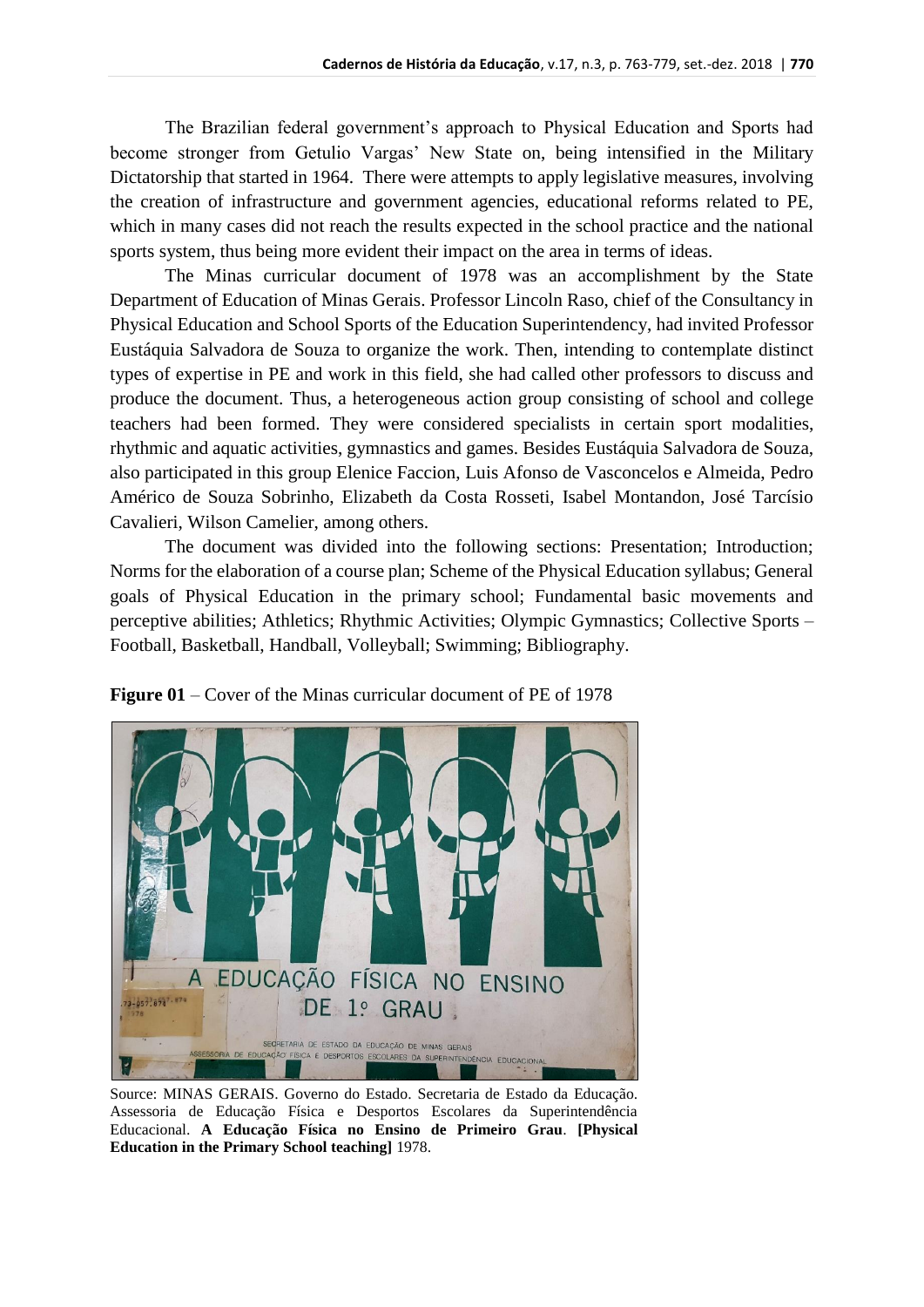In the presentation signed by Professor Lincoln Raso, it is evident that the document did not have the intention to be a tight guideline for the work of the teachers of Physical Education. On the contrary, it was more of a flexible guideline organized by proper professionals for their colleagues in the schools of Minas, who were allowed to adapt it to the different realities of children and schools. By means of this document, the Consultancy in Physical Education and School Sports of the Education Superintendency aimed at

> providing guidance for the work of the Physical Education teacher in the primary school [...]. Its structure enables it to be used flexibly and creatively by the teacher who would adapt it to the necessities and interests of the child, as well as to the available conditions and resources of the school units (MINAS GERAIS, 1978, s/p).

The section *Presentation* reveals the concept of Physical Education in which the making of the document is based: "Physical Education not only as physical enhancement, but also as development of intellectual abilities and formation of favorable attitudes towards social life". Therefore, Physical Education would have the physical enhancement as a reference, but it would also be focused on the acquisition of other abilities related to cognition and attitudes, typical references from the 1970s (NEIRA, NUNES, 2009).

In the *Introduction*, the 1978 document ratifies the advisory aspect of the ideas presented to the teachers, as well as the necessity for the school units to elaborate their adaptations according to their physical and material conditions and following the students' interests.

> This work aims at helping the Physical Education teacher plan, guide and control his teaching activities. It proposes a structuring not based on distinct grades, having in mind that the levels of knowledge and abilities of our students are heterogeneous, as well as the conditions and resources present in the schools of Minas Gerais. Each school unit must elaborate its syllabus, adapting the goals, contents and activities to the interests and necessities of its students. The teacher must be careful to avoid being excessively influenced by his own abilities and preferences when he selects the goals and contents. The teacher must be concerned about providing all the students with not only the opportunity of a psychomotor education, but also knowledge and ideals. For this purpose, it is important for the syllabus to be integrated with other curricular components such as Sciences, Artistic Education, Social Studies and Languages. Special attention should be given to the extracurricular activities in which the students can develop attitudes and taste for the practice of physical exercises, not only at school, but also for all their lives. In addition, the fundamental necessity to evaluate the results of the implemented works should be emphasized, so they can be used for necessary revisions and adjustments to improve teaching (MINAS GERAIS, 1978, p. 16).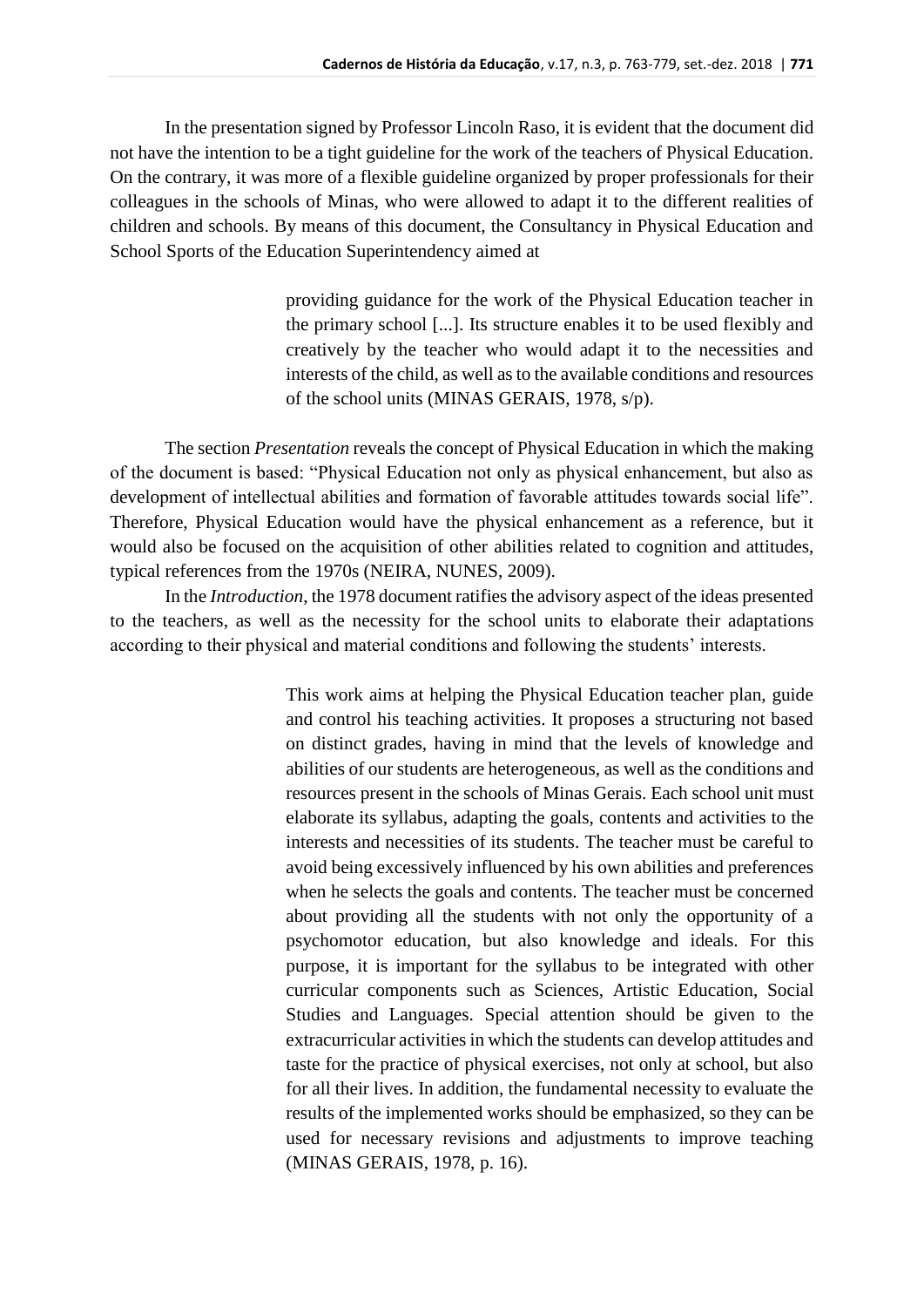This section also brings the idea that *the teacher must be careful to avoid being excessively influenced by his own abilities and preferences when he selects the goals and contents*. It calls our attention in some details, as when the organizers choose the term teacher<sup>6</sup> to represent the PE professional. From this analysis, we infer that the developers of the document already sustained the idea that the PE professional should act like a teacher, that is, not like a traditional professor or instructor of PE who prioritizes his own abilities and preferences in the organization of his lessons, ignoring the students' voice. We also infer that the document already presented indications that the PE teacher should consider comprehensively the relation between the contents of the area and the formation of his students. This passage seems to be against the predominance of sports content in the planning of PE lessons. Therefore, by alerting the teachers, the document seems to defend a broader perspective of PE, beyond sportivization and the emphasis on technicality. The developers seemed to refer to a PE that takes into account the necessities and interests of the students.

Subsequently, we notice two more aspects. First, the significant advancement concerning the idea of educating beyond the psychomotor aspect, that is, an important point through which we identify in the document traces of an attempt to break the predominant PE paradigm that was based on physical enhancement at that time. Secondly, we highlight that the document promoted a PE that would already give opportunities for the students to educate themselves in terms of knowledge and ideals. Interdisciplinarity would then be necessary, that is, another argument and strategy to legitimize the subject in the school sphere. PE would have more sense or would be more important if it overcome the emphasis on the motor aspect, closed in itself, and if it were more articulated with other school subjects, which have their own ways to question the world according to the parameters of modernity. Such evidence seems to corroborate the studies on the epistemological crisis of the field that have emerged since the 1980s (BRACHT, 1992, 2007; MEDINA, 1983).

**Figure 02** – Norms for the elaboration of a course plan.



**Source**: MINAS GERAIS. Governo do Estado. Secretaria de Estado da Educação. Assessoria de Educação Física e Desportos Escolares da Superintendência Educacional. **A Educação Física no Ensino de Primeiro Grau**. **[Physical Education in the Primary School teaching]** 1978.

<sup>6</sup> Translation note: The idea is to differentiate between "professor"/"instructor" and "teacher" in the sense that the latter term would be less formal and more connected to a broader idea of educator, that is, someone who is able to value the students' perspective. As it is impossible to establish perfectly the different nuances, the present translation makes an option of not using the cognate term "educator", preferring the term "teacher" instead.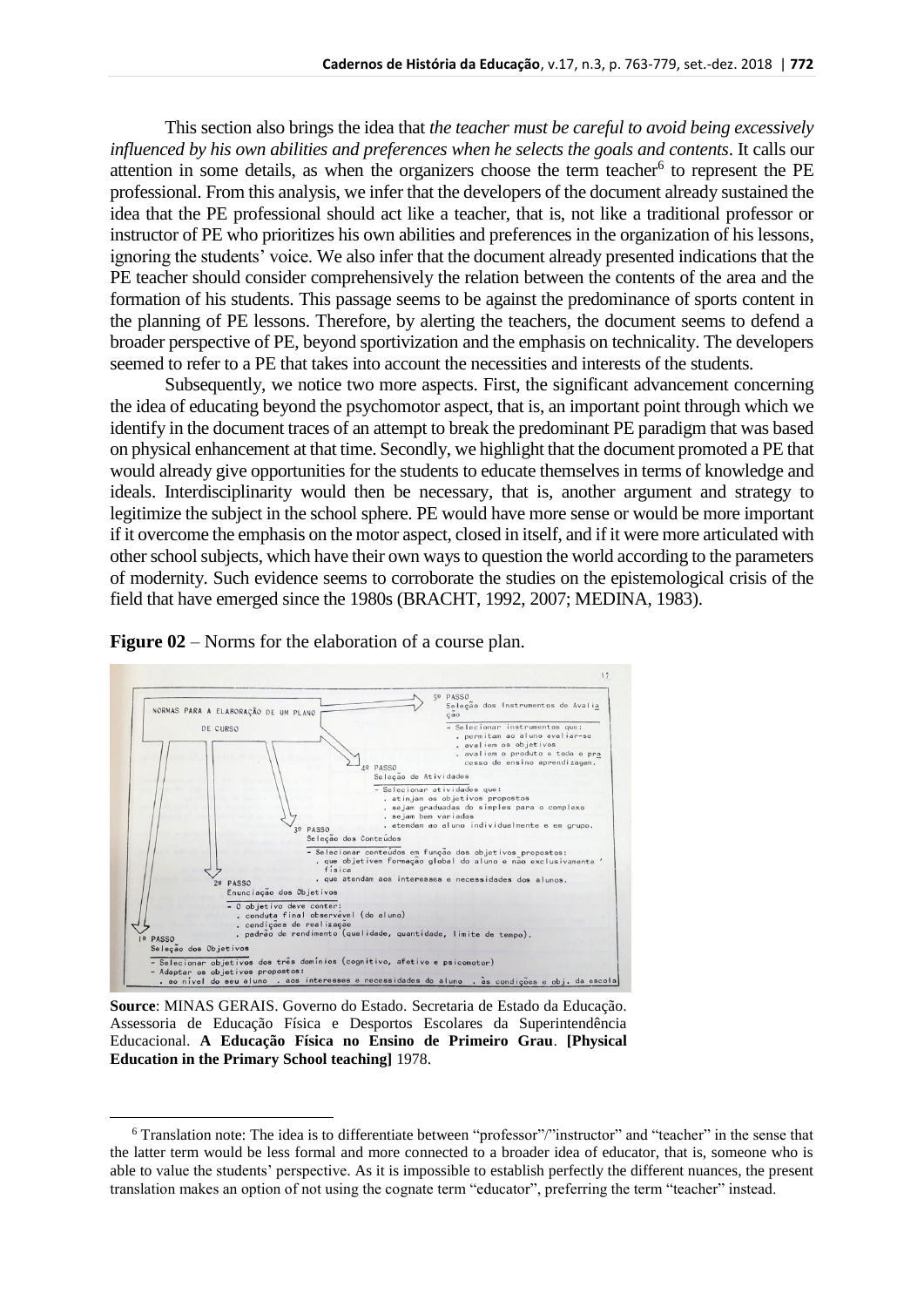The section entitled *Scheme of the Physical Education syllabus* also reveals the transient aspect of a technique-based PE in favor of a conception based on broader issues of people's lives. The definition of the stages in the curricular plan (Figure 02) for the school courses of PE in Minas confirms a significant aspect of the evolution of curricular theories that permeated the first half of the 20<sup>th</sup> century in Brazil, reaching their peak in the 1970s. We retrace the ideas of Ralph Tyler (MOREIRA, 2010; LOPES, MACEDO, 2011) and his intentions to combine progressivism with conceptions of efficiency, which have an influence on the exposed document. The theories of this author are marked by a type of curricular rationality correlated with efficiency aspects, evincing stages of goals and the respective evaluations of results.

> Tyler's perspective (1973) as curricular theory, prime example of this guidance, has been crucial and has established the basis of the dominant discourse in the curricular studies and among education administrators. The only discourse until recent times and still rooted on broad spheres of educational administration, inspection, teacher formation, etc. For Tyler, the curriculum consists of learning experiences planned and conducted by the school in order to reach educational goals (SACRISTÁN, 2000, p. 46).

However, in the third stage of the *Norms for the elaboration of a course plan* (Figure 02), the document already highlighted that the interests and necessities of the students should be taken into consideration. And in the fourth stage, it indicated that the PE activities should involve the students both individually and in groups. We identify the rudiments of changes in the mentioned aspects, corroborating the critical perspectives of PE in the upcoming 1980s. As noted by the Author Collective<sup>7</sup> (2012, p. 55), whose work is essentially anchored in the critical theorization of the 1980s,

> The renewal movements of physical education, including the said pedagogy's humanist movement, are marked by the presence of philosophical principles about the human being, his identity and his value, based on the limits and interests of men, and it occurs as a criticism of the so-called behaviorist trends derived from psychology. (...) The principles developed by the humanist pedagogy were the subject matter of Victor Marinho de Oliveira in the book called *Humanist Physical Education<sup>8</sup>* [published for the first time in 1985].

<sup>7</sup> Its first edition was published in 1992 and marked the PE field presenting the idea of Critical-superseder conception, based on Marxism.

<sup>8</sup> Reference: OLIVEIRA, Vitor Marinho de. *Educação Física Humanista*. [*Humanist Physical Education*] Rio de Janeiro: Ao Livro Técnico, 1985.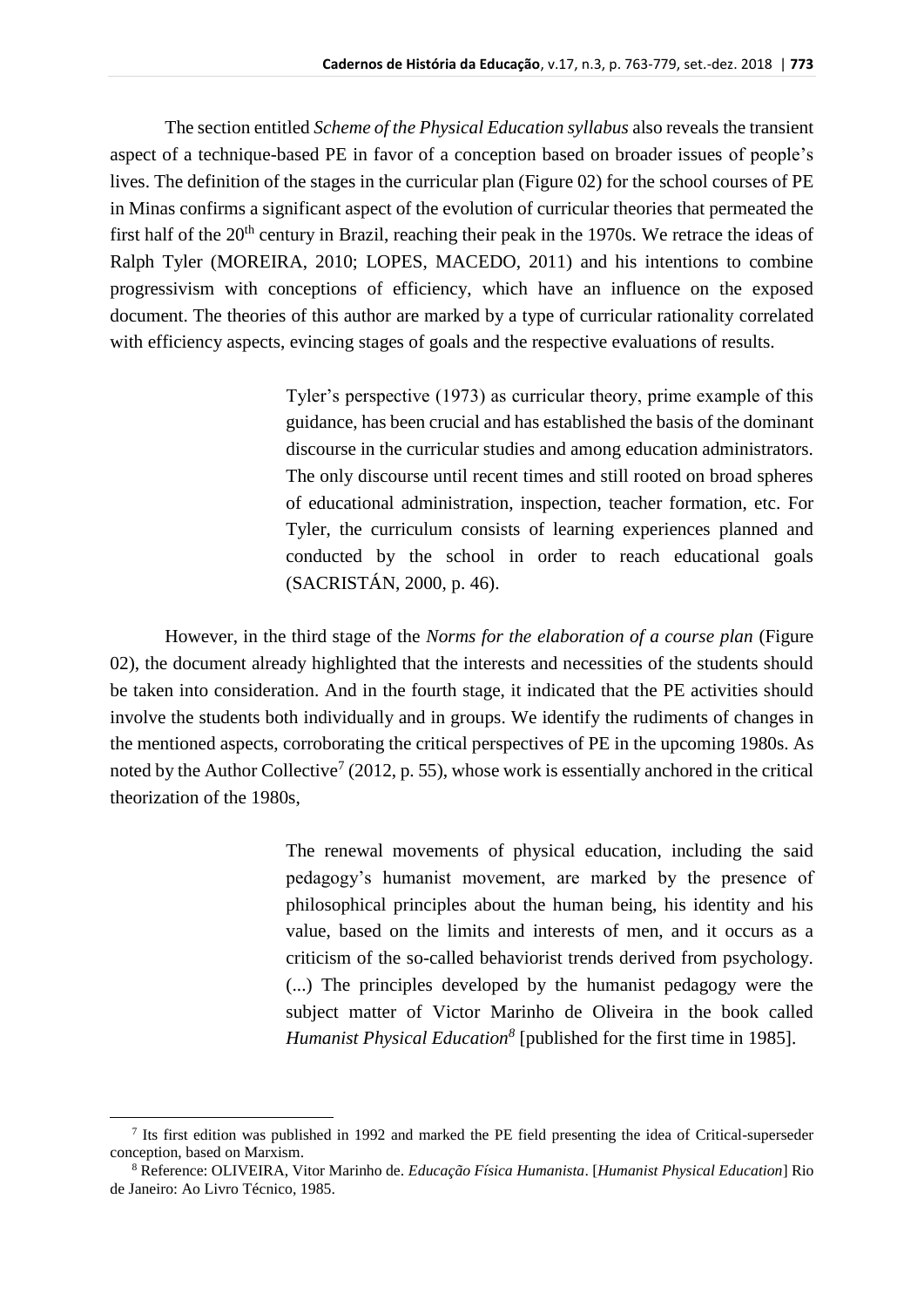Still in the Author Collective (idem), as an example to validate our inference, it is possible to observe the planning of a lesson based on the critical theorization that values the students' individualities, according to the following stages: (1) cycle of organization and identification of reality; (2) cycle of initiation into the systematizing of knowledge; (3) cycle of expansion of the systematizing of knowledge; and (4) cycle of deepening the systematizing of knowledge. In addition, we have the reflection that

> It is fundamental that we understand our students as concrete people, with distinct levels of aspiration, interest and motivation, which makes each one of them relate personally to the game, the gymnastics, the dance, etc, that is, by means of personal sense and purpose, each student can be satisfied with a different level of technical performance (...). If some students become interested and develop such conditions, surely they might train until they reach those levels [technically more elevated], as others will be guided by the teacher according to their individual possibilities, without denying broader and deeper knowledge (AUTHOR COLLECTIVE, 2012, p. 84).

In its turn, the fifth stage of the planning suggested by the document approaches the topic of evaluation and brings another significant consideration, which seems to reveal the importance of self-evaluation and the concern about all the teaching-learning process, thus going beyond the non-critical aspects of PE. It was already evident that evaluations should consider other types of logic (PERRENOUD, 1999). The document seems to lead to a reflection that the evaluating process cannot be restricted to merely technical issues, even when it praises the idea of tools that enable us to verify the achievement of goals.

In approaching the conceptions of curriculum of this historical period in Brazil, Neira and Nunes (2009) emphatically sustain that the main concern of the teachers was the rational organization of the teaching process and its planning. In the sphere of PE, this moment was marked by "the proliferation of works and manuals that presented ready-made lessons, step by step, giving the teacher the task of minimizing the structural or disciplinary problems and 'putting into practice' the ideal curriculum" (p. 76). As we have already highlighted, this was not the goal of the Minas document of 1978, which proposed itself as a guideline for teachers.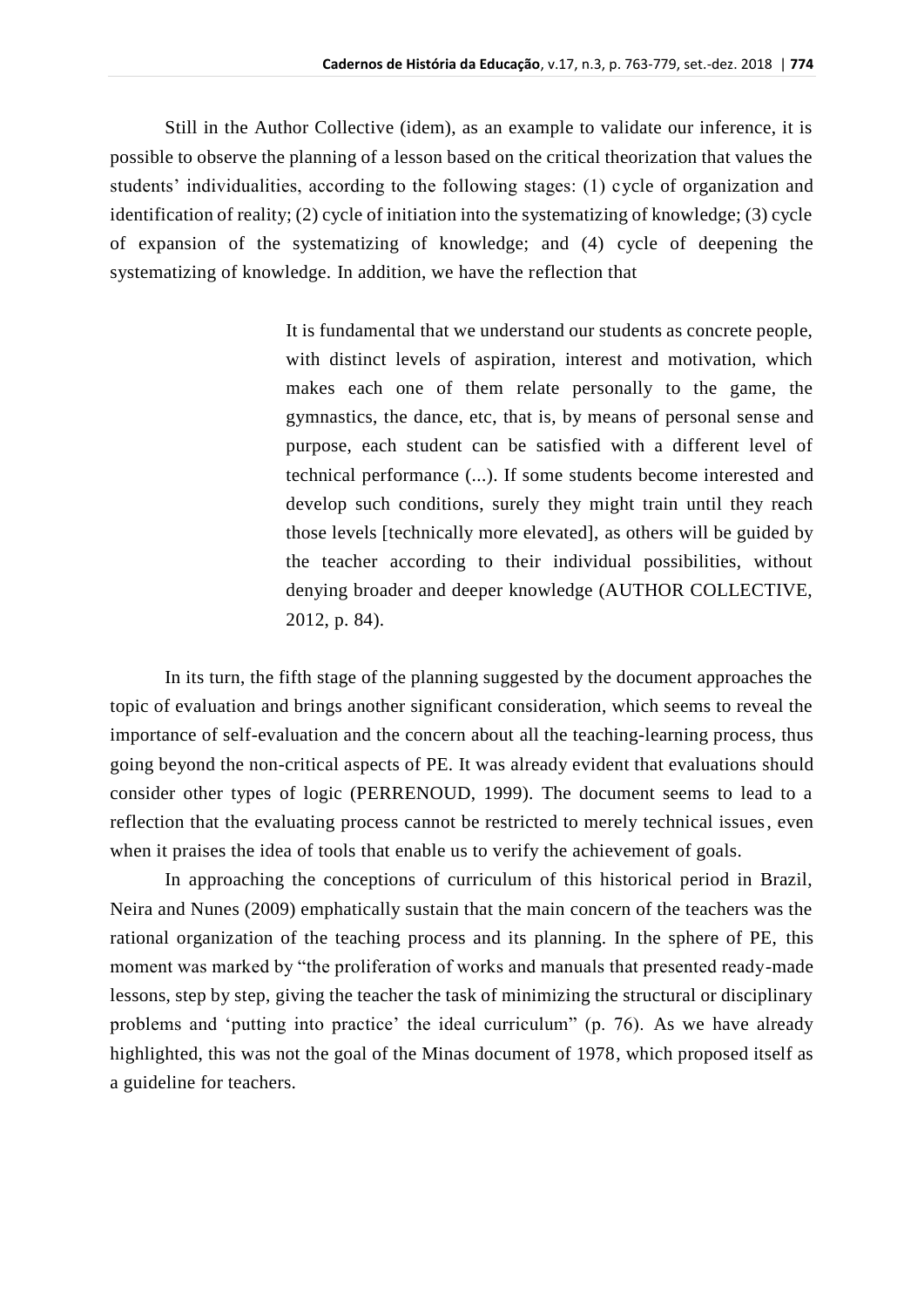|                                                      |                |                |        |                |                | <b>EXEMPLO</b> |                |                | ESQUEMA DO PROGRAMA DE EDUCAÇÃO FÍSICA                                                                                                                                                                                                                                                                  |
|------------------------------------------------------|----------------|----------------|--------|----------------|----------------|----------------|----------------|----------------|---------------------------------------------------------------------------------------------------------------------------------------------------------------------------------------------------------------------------------------------------------------------------------------------------------|
| Escola Estadual                                      |                |                |        |                |                |                |                |                | SUGESTÕES PARA A DISTRIBUIÇÃO DAS UNIDA-                                                                                                                                                                                                                                                                |
| Série<br>Unidade                                     | 1 <sup>0</sup> | 2 <sup>a</sup> | 38     | 4 <sup>a</sup> | 5 <sup>0</sup> | 62             | 7 <sup>a</sup> | 8 <sup>a</sup> | <b>DES</b><br>- Leia com atenção aos níveis propostos<br>em cada assunto e verifique em que es-<br>tágio seu aluno se encontra.<br>- Tendo esta diagnose como ponto de par-<br>tida trace o seu programa levando-se'<br>em consideração:<br>, os níveis de conhecimentos e habili-<br>dades dos alunos; |
| I. Movimentos basicos e ha-<br>bilidades perceptivas |                |                |        |                |                |                |                |                |                                                                                                                                                                                                                                                                                                         |
| 2. Atividades Ritmicas                               | т.             | $\pm$          |        | 1111V          | v              | V1             | V <sub>1</sub> | V <sub>1</sub> |                                                                                                                                                                                                                                                                                                         |
| 3. Atletismo                                         | $\mathbf{r}$   |                | 11     | 11             | 11111V         |                | V              |                |                                                                                                                                                                                                                                                                                                         |
| 4. Basquetebol                                       |                |                |        |                |                |                | $\pm$          | 111            | . os interesses e necessidades dos edu<br>candos:                                                                                                                                                                                                                                                       |
| 5. Ginastica Olimpica                                |                |                |        |                |                | 11111V         | V              | V <sub>1</sub> | , o número de aulas semanais;<br>. o número de alunos em cada turma;<br>. as estações do ano.<br>- Desenvolver de 4 a 6 unidades por ano.<br>- Se conveniente, desenvolver 2 niveis'<br>da unidade, em um mesmo ano.<br>- Se necessario, repetir o nivel, porem'<br>com atividades diferentes.          |
| 6. Handebol                                          |                |                |        |                |                | $\mathbf{1}$   |                | 1111V          |                                                                                                                                                                                                                                                                                                         |
| 7. Jogos com bola                                    | $\mathbf{I}$   |                | 111111 |                |                |                |                |                |                                                                                                                                                                                                                                                                                                         |
| 8. Natação                                           |                | $\mathbf{H}$   | $\Box$ |                | 11111V         | V.             |                |                |                                                                                                                                                                                                                                                                                                         |
| 9 Voleibol                                           |                |                |        |                |                | $\mathbf{H}$   |                | 11111V         |                                                                                                                                                                                                                                                                                                         |

**Figure 03** – Scheme of the Physical Education syllabus – Example

Source: MINAS GERAIS. Governo do Estado. Secretaria de Estado da Educação. Assessoria de Educação Física e Desportos Escolares da Superintendência Educacional. **A Educação Física no Ensino de Primeiro Grau**. **[Physical Education in the Primary School teaching]** 1978.

In the *Scheme of the Physical Education syllabus* (Figure 03), the document presents a chart with the contents/units to be worked on in the lessons of PE, leveled in accordance with the eight grades of the primary school. Therefore, it is possible to perceive the influence of the ideas and knowledge from Motor Learning and Motor Development upon the orientation and distribution of the units throughout the grades and inside each grade. The basis of all the work is in the first unit, settled in the first and second grades, whose purpose would be the development of basic motor and perceptive skills: locomotive, axial and manipulative movements; recognition of body parts; equilibrium; visual, auditory and tactile perceptions. With these skills acquired, the students would be enabled to get involved with more complex activities, such as the rhythmic ones, games, gymnastics, sports and swimming.

The chart also reveals the striking presence of sports as a fundamental content of PE, since its modalities prevail in the example of syllabus presented in the Minas document of 1978. This is an aspect of the 1970s, as pointed out by several studies (BRACHT, ALMEIDA, 2003; NEIRA, NUNES, 2009; BRACHT, 1992), and the Minas document reveals such centrality of sports at that time, bringing out what Pacheco (2001) says about curriculum as the proposal of a certain cultural identity,

> marked by power relations resulting from ideological options and hegemonic positions sustained by various interest groups. These interests are more visible in the degree of selection of the school knowledge, which constitutes the formative basis of the curriculum, because the scientific subjects do not represent mere fields of knowledge defined by methodological premises. They are established spaces of power in which different social actors seek to build their hegemony (p. 03).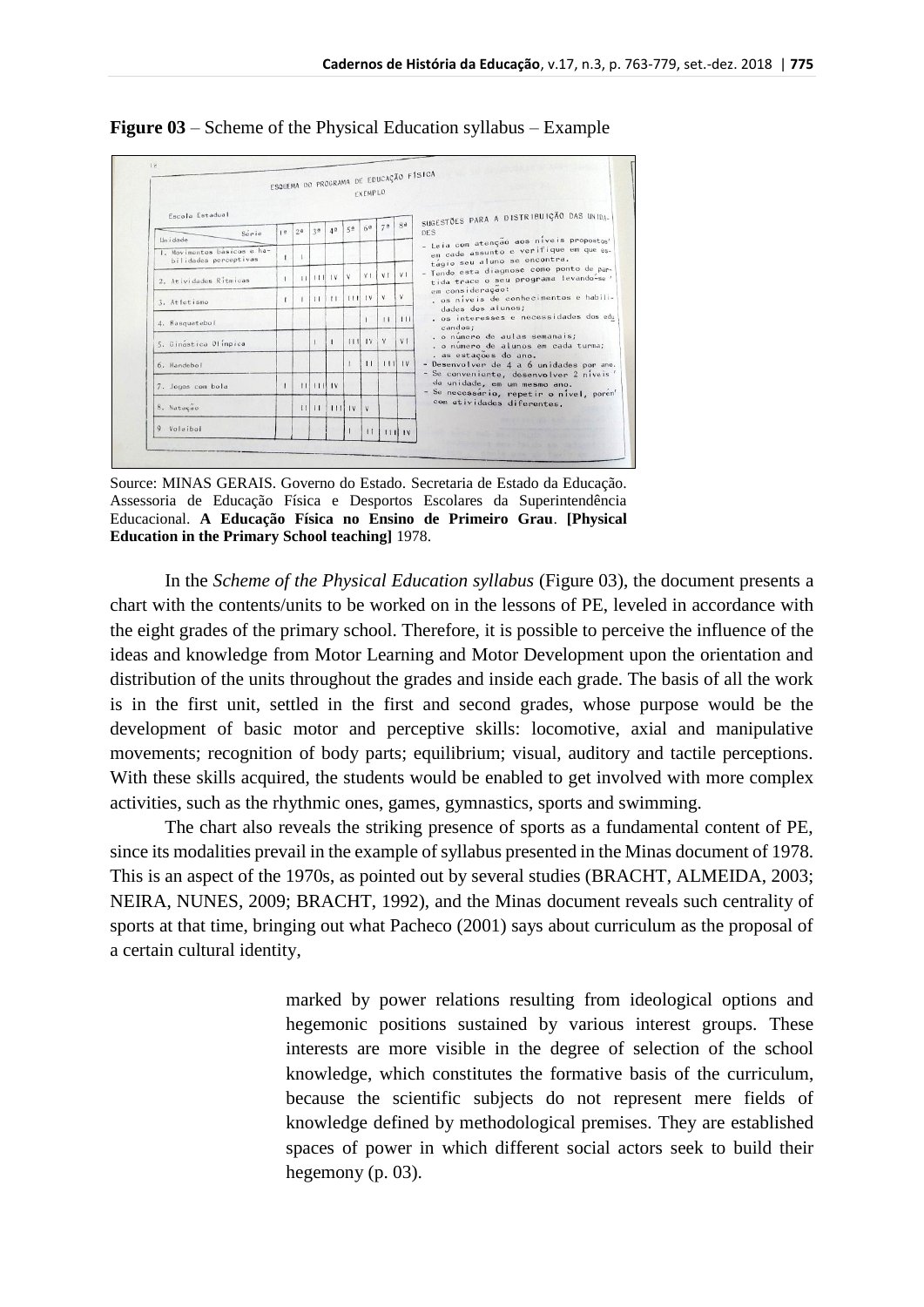In this way, it is worth reflecting upon the role played by the teacher of PE at that time, which can be characterized by the idea of the promoter of body practices, especially the sporting ones, as we can understand from the observation of the document (Figure 03) about the scheme of the syllabus of PE. The conceptions approaching other aspects of the body culture such as rhythmic activities and ball games were in the minority. Other topics such as fights and dances were nonexistent. The technicality and reproductivism, the concern about the efficiency and the development of skills and competences (physical and sporting usefulness), the motor aspects that sustain the cognitive skills prevailed in the curriculum. Thus, by expressing its tensions and conflicts, the document can also be interpreted according to Neira and Nunes (2009, p. 76) regarding the Brazilian PE in the 1970s:

> The teacher had become the mere enforcer of instruction goals, strategies of teaching and evaluation. The didactic formalism had been highlighted by means of plans elaborated according to pre-established norms. The educational planning proposed a form of organization that mostly prevented any subjective interference from destabilizing the process. With the pre-established goals, it was only a matter of operating the didactic action mechanically in order to avoid any risks. Those ones identified as dangerous for the success of this machinery were repressed or excluded from the process, being students or even teachers. The pedagogic practice was simply conceived as a strategy to achieve the expected results, commonly represented by desirable behaviors.

Concerning the section *General goals of Physical Education in the primary school*, the document indicates that this curricular component aimed at promoting "the Psychomotor Education; the development of basic physical qualities; the socialization; the creativity; the consolidation of healthy habits; the valorization of the practice of physical activities."

Regarding the psychomotor education, connected to this phase in the history of the curriculum of PE in schools, noticeable in the text, it started being experimented in the subsequent decade, the 1980s. There was an incipient emphasis on the psychological aspects of education, and PE naturally followed this trend. In other words, it focused on the development of the student, his cognitive, affective and psychomotor aspects (clearly influenced by *Bloom's Taxonomy*), and how the child learns (NEIRA, NUNES, 2009).

The recent analysis of Nóbrega, Mendes and Gleyse (2016) about the discourses present in the Brazilian Magazine of Physical Education and Sports, one of the few journals of relevant influence on the area in the beginning of the 1980s, reinforces our view about the development of studies in Psychology related to the PE field:

> In Brazil, [the discourse of psychomotility] is present and reinforces the influence of Le Boulch's studies on Brazilian physical education. In the Brazilian context, on the one hand, this influence has been important to overcome the sports-based logic, but, on the other hand, it has also been guided by a psychology-based logic.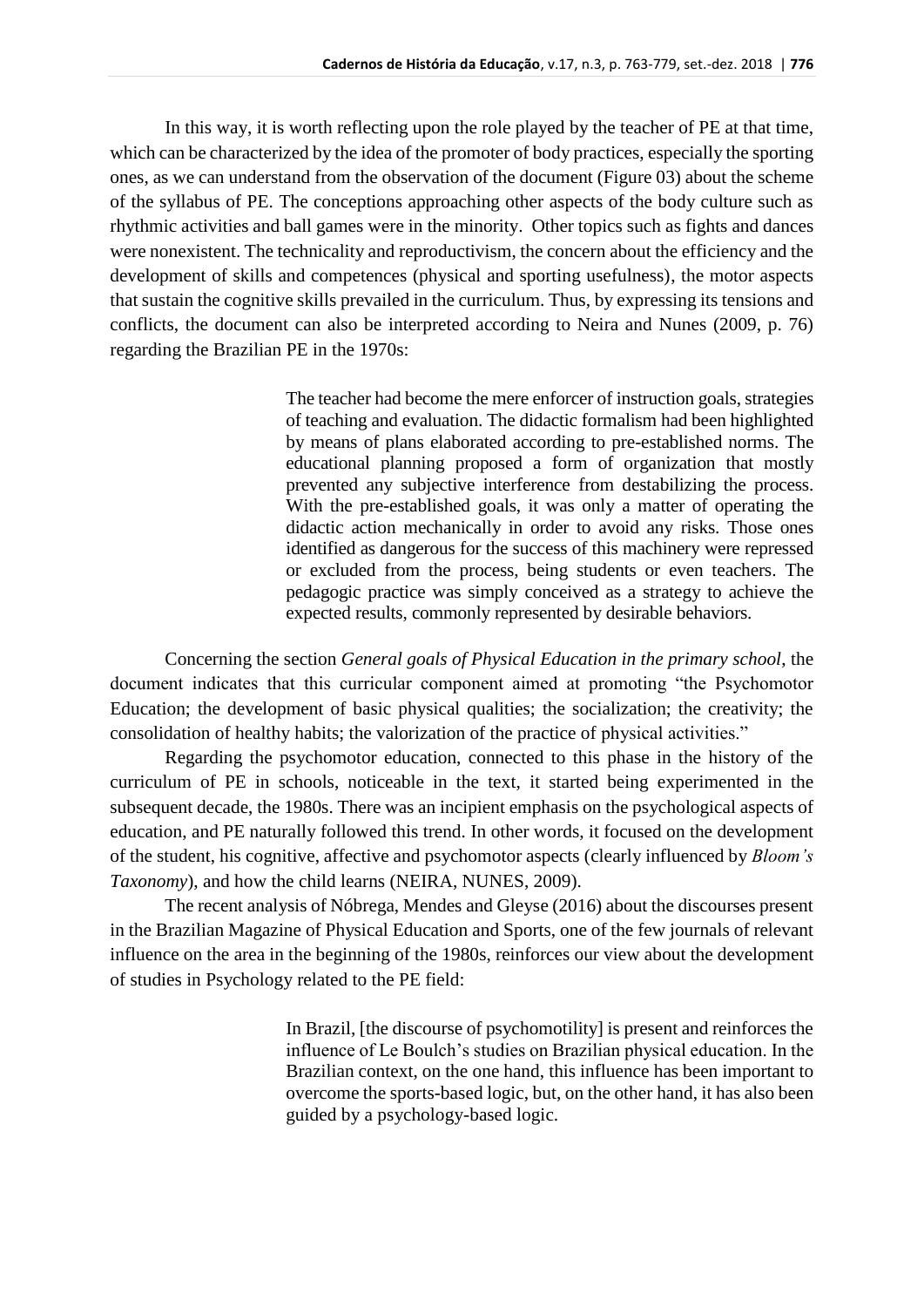The axiological sphere, aspect widely present in the pedagogical practices of PE, which aims at assimilating the development of values by means of socialization and encouragement of creativity, can also be observed in the curricular proposal in dealing with the general goals of the subject. It is worth mentioning the goals related to the consolidation of healthy habits, whose permanence has permeated the Brazilian PE since the  $19<sup>th</sup>$  century (SOARES, 2007; CUNHA JUNIOR, 2008).

### **Final considerations**

After the analysis, it seems fundamental to consider the presence of a movement of the historical process towards a renewal of PE by the end of the 1970s. We have observed that the literature related to the theme of the *Renewal Movement* of PE highlights the 1980s, from Medina's work (1983) on, as the beginning of the reflections on the break with the so-called Paradigm of Physical Aptitude. Therefore, we argue that the Minas document of 1978, elaborated at the peak of the military government, presents indications of a tension in search of more critical paths for PE in schools.

According to Machado and Bracht (2016), in the analysis of the discourses of PE teachers who graduated in the 1980s, we perceive that there is a certain confusion about the understanding of the origins of the *Renewal Movement*. Is it marked by the presence of critical theories or by the idea of breaking with the Paradigm of Physical Aptitude? For the authors,

> In the field of PE in Brazilian schools, the 1980s were marked by the emergence of a whole set of productions and debates to be known posteriorly as Renewal Movement of Physical Education (CAPARROZ, 1997).It can be seen as a movement of "inflective" aspect, given its strong and unprecedented attempt to reorder the guiding premises of Physical Education, for example, in the sense of "calling into question", intensely and systematically, the paradigms of sports and physical aptitude that formed the basis of the pedagogical practice in the schoolyards (p. 850).

We argue that the *Renewal Movement* of PE has also involved part of the curricular theorizations that emerged in the 1970s, as far as we assume that it is fundamentally marked by the idea of breaking with the Physical Aptitude. As for the 1980s and 1990s, we have the understanding of the elaboration of critical theorizations more systematized for PE regarding the production of books, articles, surveys, as well as the proper elaboration of curricular proposals of Brazilian states and municipalities. In any case, although the curricular document of PE (MINAS GERAIS, 1978) outlined timid attempts at advance, persisting as a benchmark proposal in the area, it presented unequivocally more solid elements, as demonstrated, supporting the perspective of a type of PE in Minas' schools still permeated by a strong technique-based component and related to motor and sportive skills, typical of the governmental policy of this period (NEIRA, NUNES, 2009; BRACHT, 1992). The analysis presented makes it an object essentially marked by the traditional theories of curriculum, but already intersected by some critical reflections, disputes and tensions.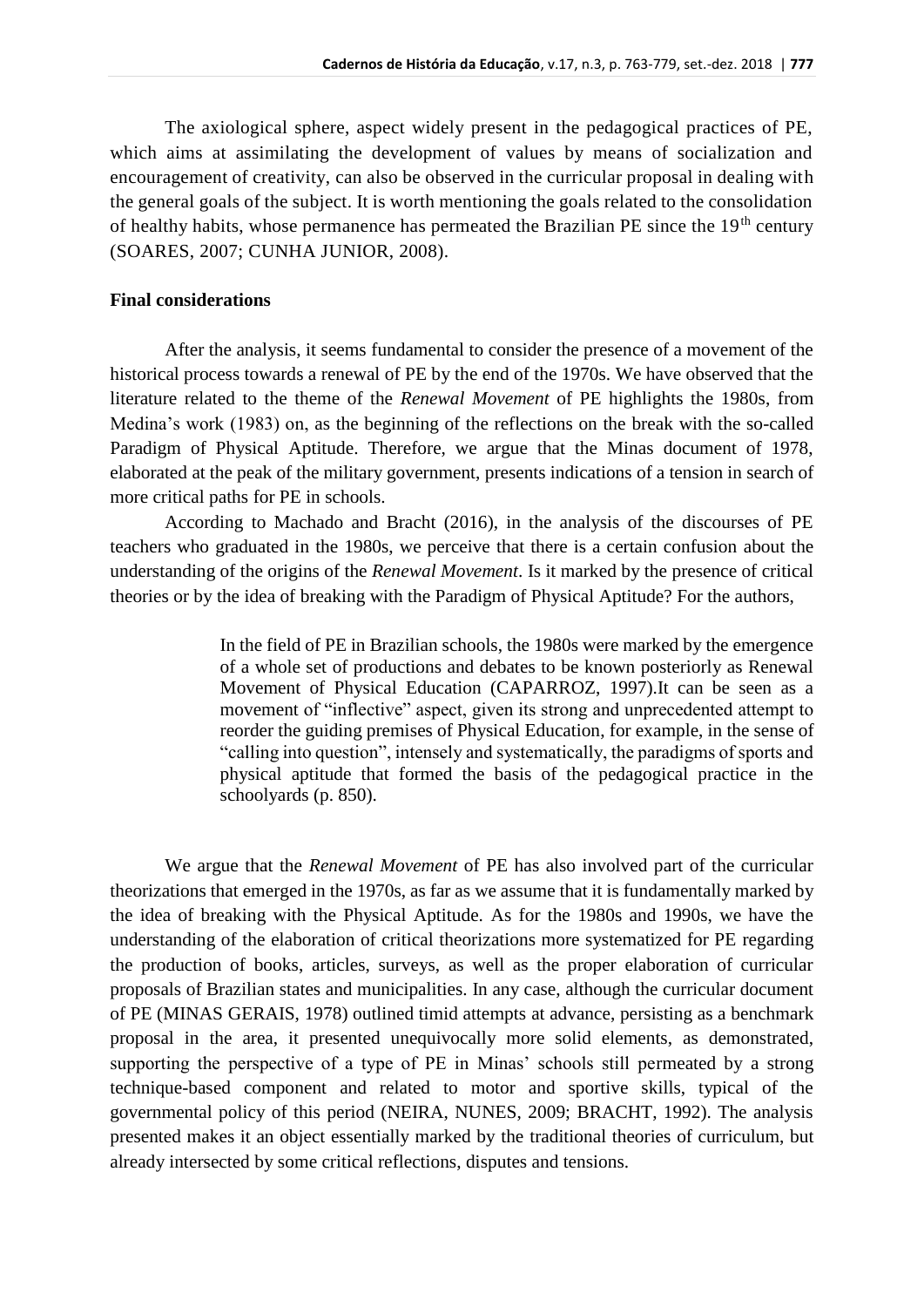The ideas, purposes, codes and technique-based norms that have influenced the Brazilian PE, especially from the 1960s on, are present in the Minas document of 1978, but the analysis of its content also reveals other perspectives, which we can call indications of tension. After its presentation, the document (MINAS GERAIS, 1978) has an introductory page – *Introduction* – that clearly approaches some broader goals about the functions of the teacher, with a brief mention of the importance of the local context of students' interests, as well as the identification of interdisciplinary aspects. It is imperative to highlight that these observed aspects can be understood as serious indications of advances planned for the Minas PE of that period. Therefore, we argue that the document, beyond following strictly the prescriptions of the technicality and the paradigm of physical aptitude (AUTHOR COLLECTIVE, 1992), reveals the influence of critical ideas and, between the lines, in its gaps, the intentional action to advance towards a renewing curricular proposal of PE.

The heterogeneous composition of the group can help explain the tensions revealed in the 1978 document, that is, the simultaneous presence of more traditional conceptions of PE and renewing ideas for the period under discussion. The final text seems to have been the result of the possible consensus conceived by the group of people responsible for its elaboration.

### **References**

APPLE. M. W. **Ideologia e Currículo.** 3ª ed. Porto Alegre: Artmed, 2006.

BITTENCOURT, C. M. F. Disciplinas escolares: história e pesquisa. In: OLIVEIRA, M. A. T. de; RANZI, S. M. F. (Orgs.). **História das disciplinas escolares no Brasil: contribuições para o debate**. Bragança Paulista: EDUSF, 2003.

BRACHT, V. A Constituição das teorias pedagógicas da educação física. **Cad. Cedes**. Campinas, v. 19, n. 48, p. 69-88, ago. 1999.

BRACHT, V. **Aprendizagem social e Educação Física**. Porto Alegre: Magister, 1992.

BRACHT, V.; ALMEIDA, F. Q. A política de esporte escolar no Brasil: a pseudovalorização da Educação Física. **Rev. Bras. Cienc. Esporte**, Campinas, v. 24, n. 3, p. 87-101, maio de 2003.

CAPARROZ, F. E. **Entre a educação física na escola e a educação física da escola.** Vitória: CEFD/UFES, 1997.

CHARLOT, B. A pesquisa educacional entre conhecimentos, políticas e práticas: especificidades e desafios de uma área de saber. **Revista Brasileira de Educação**, v. 11 n. 31 jan./abr. 2006. <https://doi.org/10.1590/S1413-24782006000100002>

COLETIVO DE AUTORES. **Metodologia do ensino da educação física**. 2ª ed. revista. São Paulo: Cortez, 2012.

COLETIVO DE AUTORES. **Metodologia do ensino da educação física**. São Paulo: Cortez, 1992.

CUNHA JUNIOR, C. F. F. da. **O Imperial Collegio de Pedro Segundo e o ensino secundário da boa sociedade brasileira**. Rio de Janeiro: Apicuri, 2008.